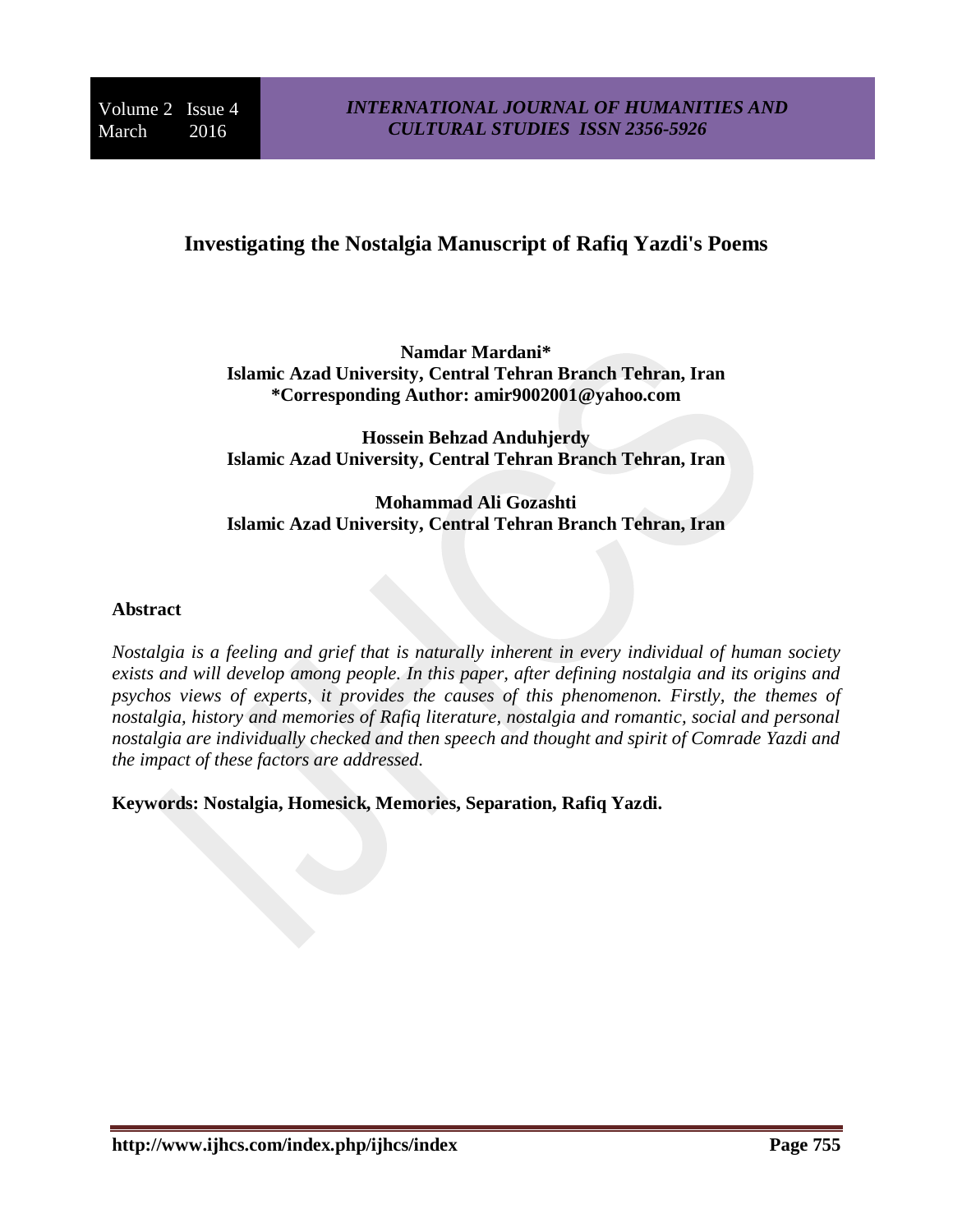# **Introduction**

Sorrow theme is that all human naturally buckle it in every period of history and men host many sad memories pointing to their soul. But the pain and regret with regard to intellectual horizons of people are different. Factors such as childhood memories, youth, loss, sadness, and lack of food, loss of authority, Love and obsolete sweetheart make the requiem and sorrow become emotional issues that teem with psychological nostalgia and sadness. In this article, we will study Yazdi poems from this perspective.

Mohammad Hossein Rafiq, who some have called Molla Hossein is of the poets of the first period of Iranian literature accompanied by SHoleh, Mosshtaq ,Asheq and Azar and Sabahi and Htef. He was born in 1150 in Isfahan. In the beginning, he was a young man selling vegetables. But he considered his innate talent and original nature in poetry; he was engaged with study so that he became a well-known poet. Hafez was influenced more on Lyricism by Saadi. Many themes in his lyrics are complained of Joe and injustice complained of the lover. It was a kind of expression of depression and dejection. His Death was in 1226. In addition, his body was taken to Holy Shrines were buried in that same place (Khatami, 1995).

Nostalgia is a French word with diverse meanings as homesickness, nostalgia for the homeland and the pain of separation. While there are limits and boundaries in human sciences, but somehow they linked together. In particular the relationship between literature and psychology is close; so anyone through words reveals the mysteries of character. So, the Secrets of Personality of anyone can get out through his words. Nostalgia is a discussion of the psychology but has also been discussed in literature

# **1 - Nostalgia and Romanticism**

The School Romanticism created a significant impact on West literature. It had a great intellectual emphasis on the imagination processing. Religion and faith are of particular interest. The word "romantic" is a reference to particular past. Medieval period for Friedrich Schlegel is period of heroes and legends of the elves. The root of the word goes back to medieval ages. Nostalgia in the literary schools of Romanticism is specific and controversial. The school of romanticism is a travel getaway: travel into geography and history. Hurt by environment and the time and escaping into another spaces and times and traveling to other real or imaginary trips are the profiles of romantics. The writer and reader fly to distant lands and travel to the far-fetched skies. Time diary trips are reflected in the romantic works. The purpose of these journeys whether real or imaginary is depicting and experiencing beautiful surroundings, upscale, fresh and beautiful landscapes that are ideal for the Romantic desires of the artist.

The following poem is like that of the Shafi'i Kadekani relative to their location does not have a happy heart and a desire to shine; the breeze is considered an imaginary trip:

"Where such a hurry"

Milk vetch asked breeze: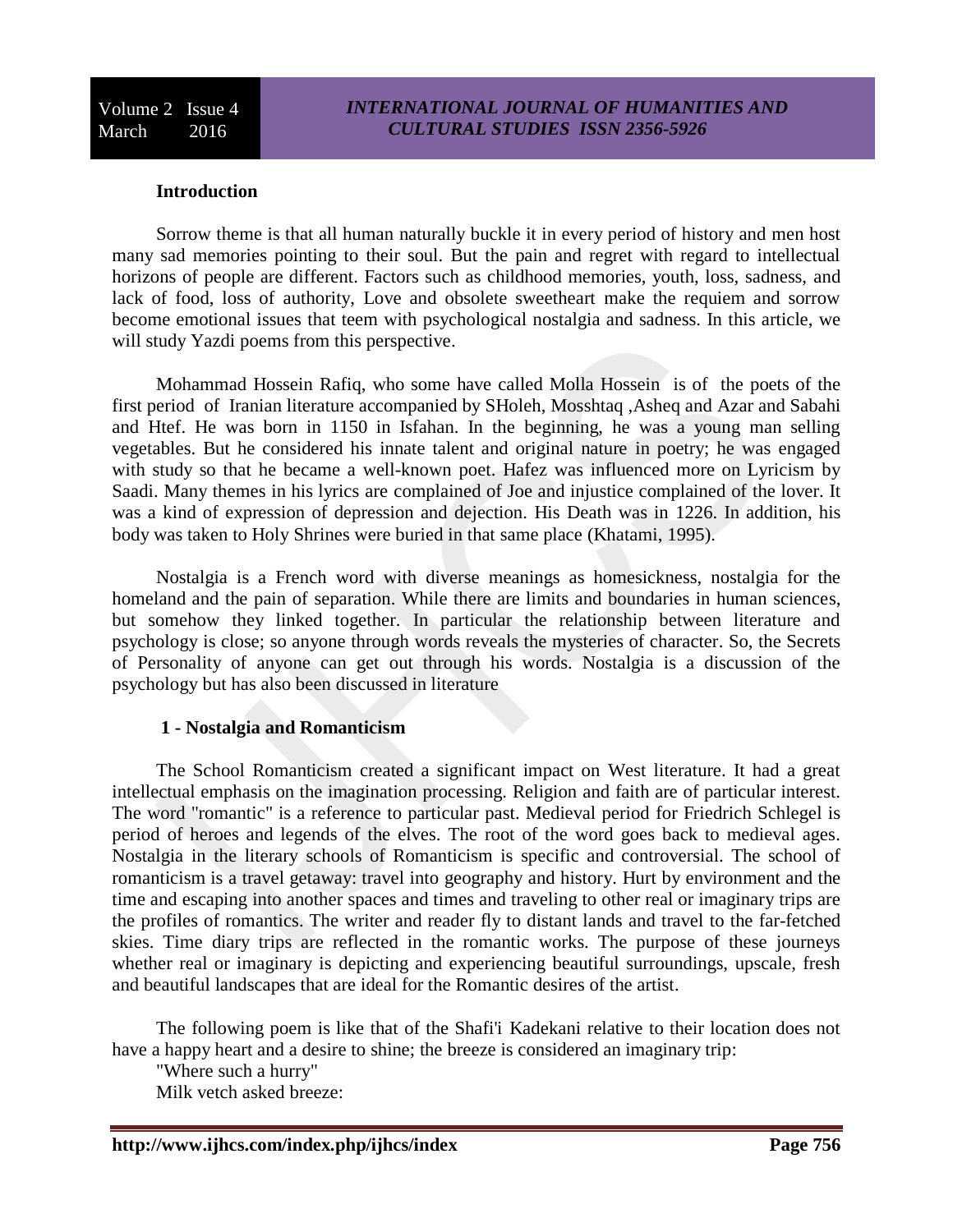"My heart was fit saddle Do you desire to travel? Of The dust of the desert" All my wishes but I closed both my foot ..." "Where are all those except this place » "Good trip but you and love God When has ended in terror of the desert, Bloom, the rain Deliver our Hi

When the intellectual is frustrated about the current atmosphere of society, nostalgia turns out to be a type of relief, a kind of mental therapy.

Another Basics of Romanticism is what can be named "nostalgia away from Heaven". The poet feels that he is away from his original home and lives in an exile as a rover (Sharifian and Teimuri, 2007).

Persian classical poets whose poetry has been a source of great spiritual and romantic views have known exile. For example, Hafez in few sonnets shows his exalted sense that the world is a cage with no divine attributes. He considers men as flying birds that far away from their original home are caught in the ruin.

# **A poem by Hafez**

The eternal flying bird cannot describe separation when he fell in the trap. The Romantic poet Schlegel says:

"The human spirit is tearful of separation and soul-which is a place of spirituality-lives away from paternal and real home in this world."

Manovians in Iran before Islam believed that "our soul is a particle light captured in darkness of human body. Man is "Reed" who is remote from his original home that should go back to his original position "(Dastqeib, 1995).

Moulavi, a seventh-century poet and mystic, took samples of the best nostalgia, eternal separation from God in heaven. In these poems, "reed" is Molana a perfect symbol of himself and stayed away from its source when separated from its source he raised:

Hear the story of the straw to complain about separation

When they cut me from the reed, men and women have been of my crying and separation / I want someone who will listen to my passion of pain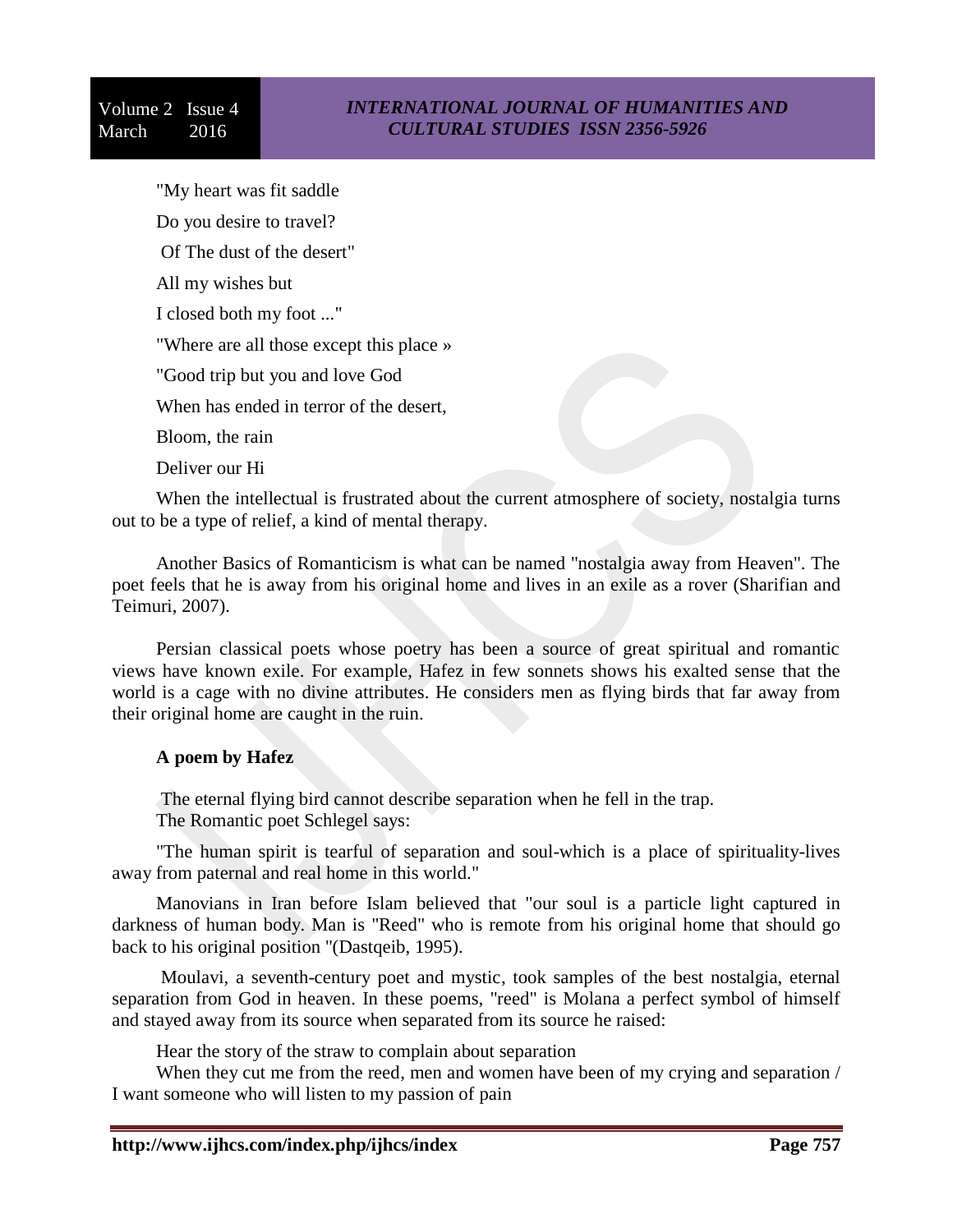Anyone who is separated of his origin finally finds his origin (Rumi, 2001).

## **2- Nostalgia of Memories**

Memories are mind accumulation that can unconsciously make a significant impact on the psyche of a person. Since persons are one part of a community and a nation, memories may be a culture that influences many peoples of society. Memories may be personal, like all memories that people have in society. Memories can be hidden and private as in family and environment, such as pleasant or unpleasant personal memories of one's childhood. Memories are mental transitions of origin of a person with dyslexia and those with nostalgic reminders or nostalgic memories have been called the density of memory (recollection). Whenever humans are aware about the environment, they have pleasant memories. Being less aware about environment, they lead lower unpleasant lives. This position occurs more in childhood, which is free from any anxiety.

When humans become more aware of intellectual, economic, political difficulties, and become more engaged with problems, beautiful colors lose their meaning. That is where man recalls good days of childhood with nostalgia and unconsciously pulls out a sigh. Configuring a society, a nation, a civilization has liked people and their memories, though different, together. To form a whole of that shared memory or relay to it will be the cause of the social status.

To escape the ravages of social, intellectual and political surroundings, people take refuge into the past memories of childhood. They take shelter in the imagined beautiful world.

## Nima said:

I'm in imagination of good days that been spent  $\ell$  I can look at the trends of the sea "(Haqiqi, 2005)

Yazdi in nostalgia or past memories says:

Once I had good day and a good time beside beloved, I had a great day/

Free from fear, not pain and not worry about separation/

My face on beloved face and hand on beloved arms, dared to kiss and hug my beloved.

My heart wasn't less patience nor my soul /both in my heart and in my soul was full of peace

Welcome to my homeland and had sweetheart and friend and my homeland.

## **3. Nostalgia or Homesickness**

Homesickness causes a kind of nostalgia. Certainly, being attuned with anything creates a devotion that separates for whatever reason. Shamlou believed in a large number of individual and collective human behaviors based on conditions and environmental factors, social and cultural society (Shamlou, 1997).

Education, finding a job and earning money, getting rid of the unpleasant atmosphere in a particular environment include the factors that cause change and displacement of the personal residence in the community.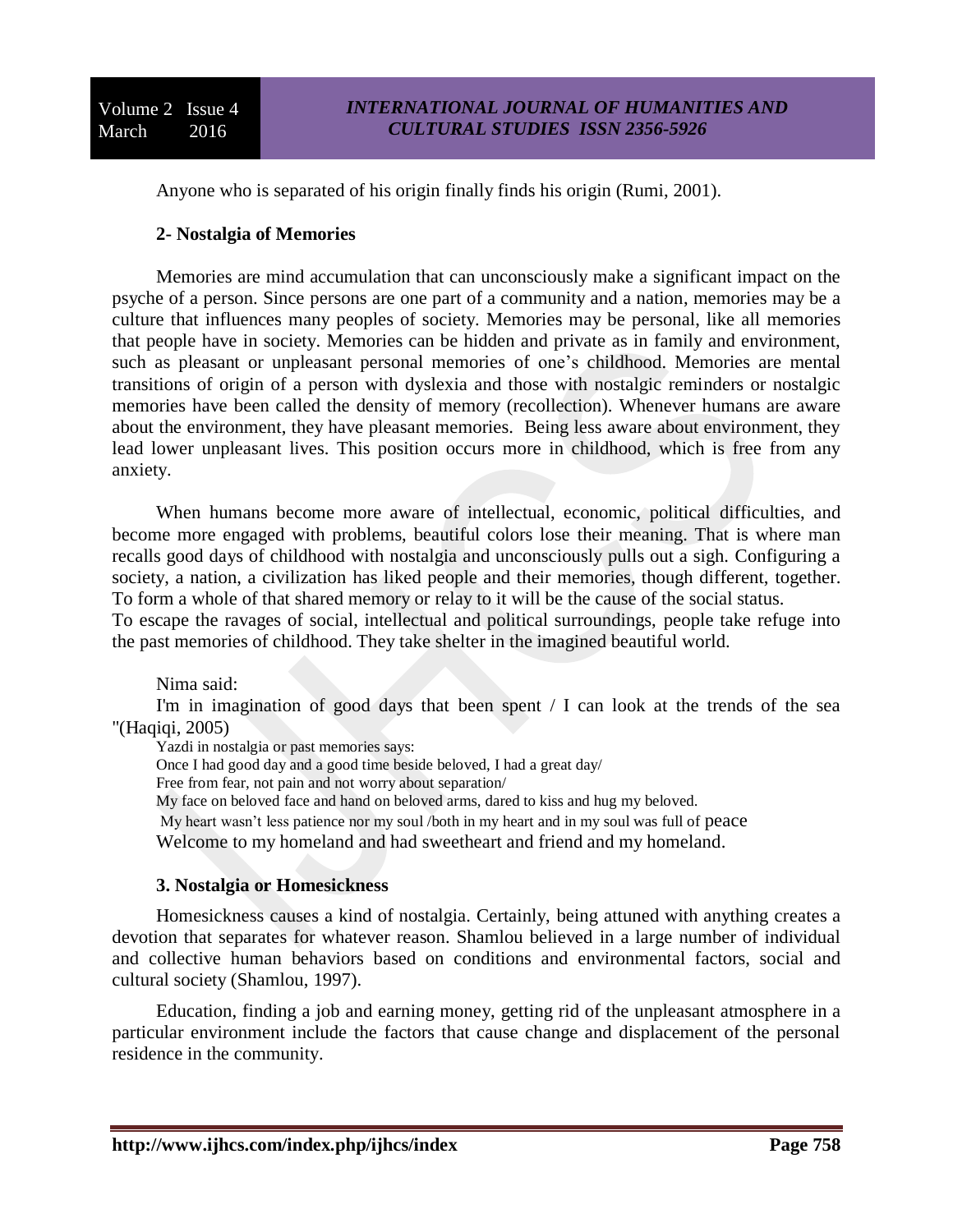Today living and handling features of change are natural but these changes may be associated with physical and mental disorders. Consequently, the need for adaptation or change is greater.

The phenomenon of "homesickness" is a complex motivational state; it relates to longing for home and the heart is preoccupied or distracted by such thoughts. It is a mournful response to change location and defines it as attempt to survival of house and family.

I have been in separation of my own town and fall on a place full of injustice. Because did not thank my own land, got separated from my sweetheart and away from my land.

Sometimes the poet, however, though in his country still has a strange feeling, which Rafiq

says:

From a country people are friends but me as odd in my country as Nightingale never saw anyone else privacy exotic grass

Rafiq says tells the separation of his city Esfahan and expresses his passion for the country so far.

My goal is to state my love and passion toward Esfahan and friends be retelling/ exotic stories be told to my friends / through the friendship is not valid in the days of persecution be left alone/ home chooses exile from his wish to leave home, the place where it will/

Now, the questions that emanates from his inquiries and worries can be:

"How long must one wander to find the beloved?"

## **4 - Nostalgic of Memories of Childhood and Youth Serving Life**

Like many other fellow poets Rafiq also wept old bygone. The old saying is that youth is a treasure only the ages can appreciate is utterly true. The old aged are aware of it and its contents because they tasted the hot and cold days of late age:

Know the do's and don'ts , know the value of Shabab power, though it is too late .

In this regard, Etesami Parvin says:

Young said to the old how they pass your old life/ In this letter is an ambiguous word that means not been understood till aging /

Be careful about youth because this beautiful young chicken not remain in this bone house/

thing that I loss free/you don't loss it free (Etesami, 1995).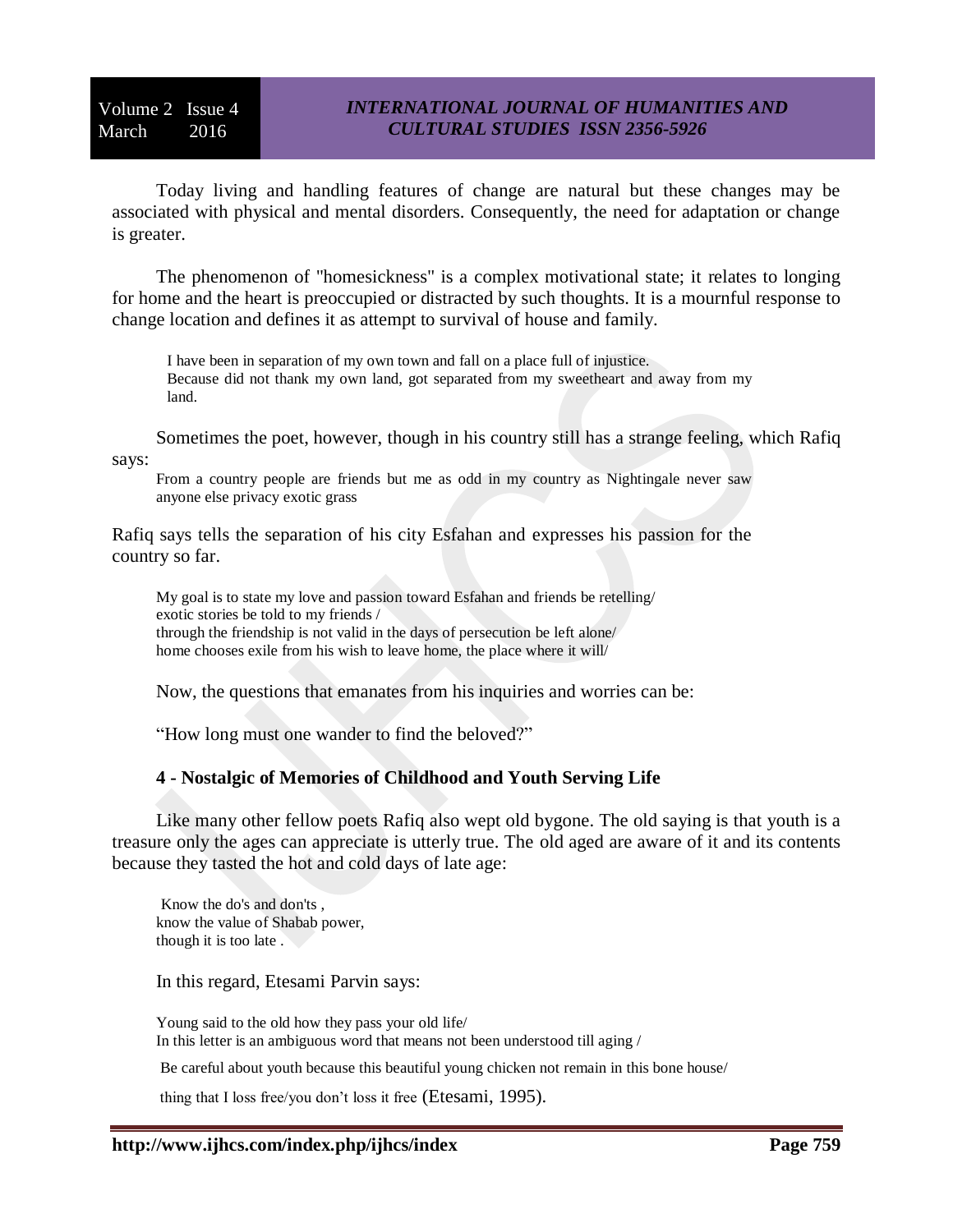Rafiq expresses regret that is far away of the beloved and the beloved is not tenable for him; he is always anxious about not being able to achieve the beloved.

Rafiq who has spent a whole life in telling verse and poetry regrets:

Over my lifetime I spent on order, but my life hadn't find any order.

The following verses depict him as a gardener that spent a lifetime to guard the garden, but flowers and fruit are not achieved:

Over my lifetime I was your gardener but I couldn't pick even one flower of your garden/ How long your gardener be empty handed / In verse below it is in aging been disappointed about passing of youth it is sad:

Days passed but I cannot understand how youth days passed and aging days come

Or in the verse below where he regrets his loss of the beloved:

I hope to fulfill a life of persecution but it is wrong, I thought that not be fulfilled

Or the following quatrain says:

Morning to dinner I look for you together in the evening and I am at dawn around. It is long time I come and go to achieve joiner but come back disappointed.

Also, in the following quatrain, he describes himself as saddest man who spent his life in vain:

Nobody like me not been such disappointed and unhappy of passed days / One night in agree of my heart not been day and one day not been night/

## **5 – Nostalgia of Sadness, Love and Separation**

Most common themes of lyrics are about grief and sorrow, about separation and the impossibility of rejoining. What is evident is that love is a recurrent theme in Rafiq's lyrics and the same for grief. Apparently, he has spent his life in love. Therefore, his life is full of love, sorrow and separation without which his poetry is senseless. Sadness and fear come when he tries to reach a glorious target or loses an acceptable position. Rafiq's major goal is to achieve a beloved comrade. He is always in the fear of sadness of separation from his beloved. In the following lines with repeated words of grief, he is highly nostalgic.

In the world I haven't anything but of sadness/

I have not any companion but grief in the world/

I' so accustomed with sadness that if I haven't grief my soul become uneasy /

I've seen persecution of beloved so i do not expect loyalty from the people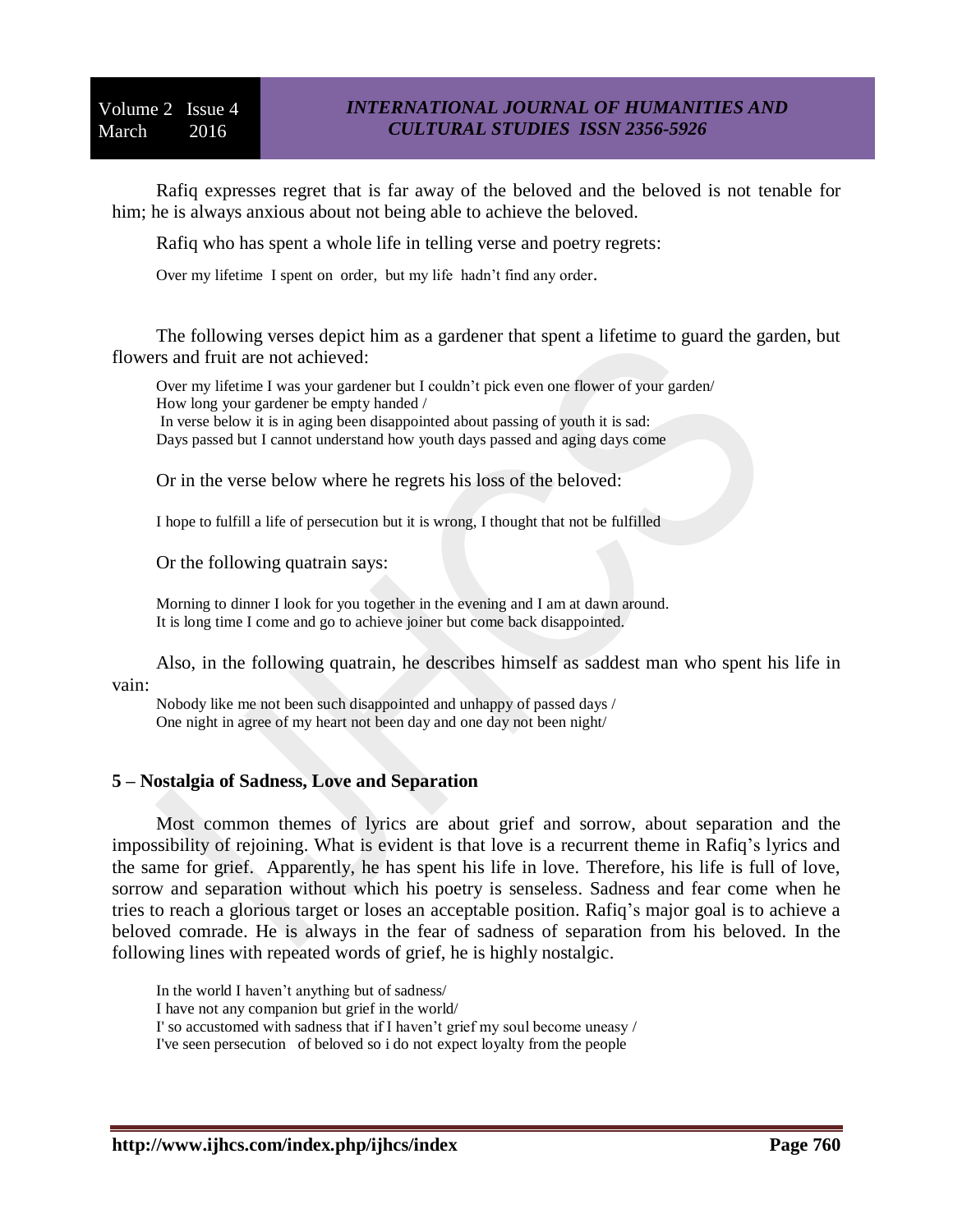Or when he says

God taught Adam Eve sympathy, taught Joseph sorrow to Zoleikha God taught us Beautiful lesson of beloved loves, we can't reteach the lessons

In The following sonnet, he is in love with the lover that cannot reach. He felt separation each time he received a message from her. He wrote poetry in tears. His eyes like Prophet Jacob tuned whites because of crying.

> I decide to write about beloved my woe dried the ink and my tears wet the paper. My beloved as Joseph been taken by time cannot as Joseph write a letter for me. By sending, a letter does not make my heart happy, beloved send message to each other. My eyes as paper been whitened me beloved do not write a letter for me. Now spray of blood from the eye before writing because man cannot figure out beloved in any paper.

Therefore, love is the most important and fundamental theme of the sonnet. It was the main consideration of scholars, mystics and society. Many books were written about it. Most precious and valuable treatise on "Disaster of lovers" was composed by Ahmad Ghazali in Persian .His deep study deals with the subject of love, so that his ideas used and took the advantage of mystics and poets. As Ghazali says: "Love is pain and without it, it is a strange familiarity and borrowed comfort."

Rafiq also benefits from grief poetically:

My crying is not for your bother but I am cringe to do not bother me. My job is your love and your job is my loathe My job is your Troth, Your job is to persecute.

Anyone who does not try sorrow is unable to feel. Sorrow and grief turn out to be a type of therapy

My mind without sorrow is not happy/ My pain is equal to treatment and my grief is equal to treatment/ When I close contraction of love I said I haven't a beloved such as you in world./

However, in most of Rafiq's sonnets, we notice that separation from the beloved is similar to Jacob when his eyes were whitened or similar to Majnoon who was homeless. Separation and love are thus twins or two faces of the same coin. Or sometimes his relation to his beloved is similar to Jesus relation to a patient: a source of cure

I was sick but my partner don't come on my beside to cure me

Or:

You are more beautiful than Leili and I am in love more love than Majnoon He adds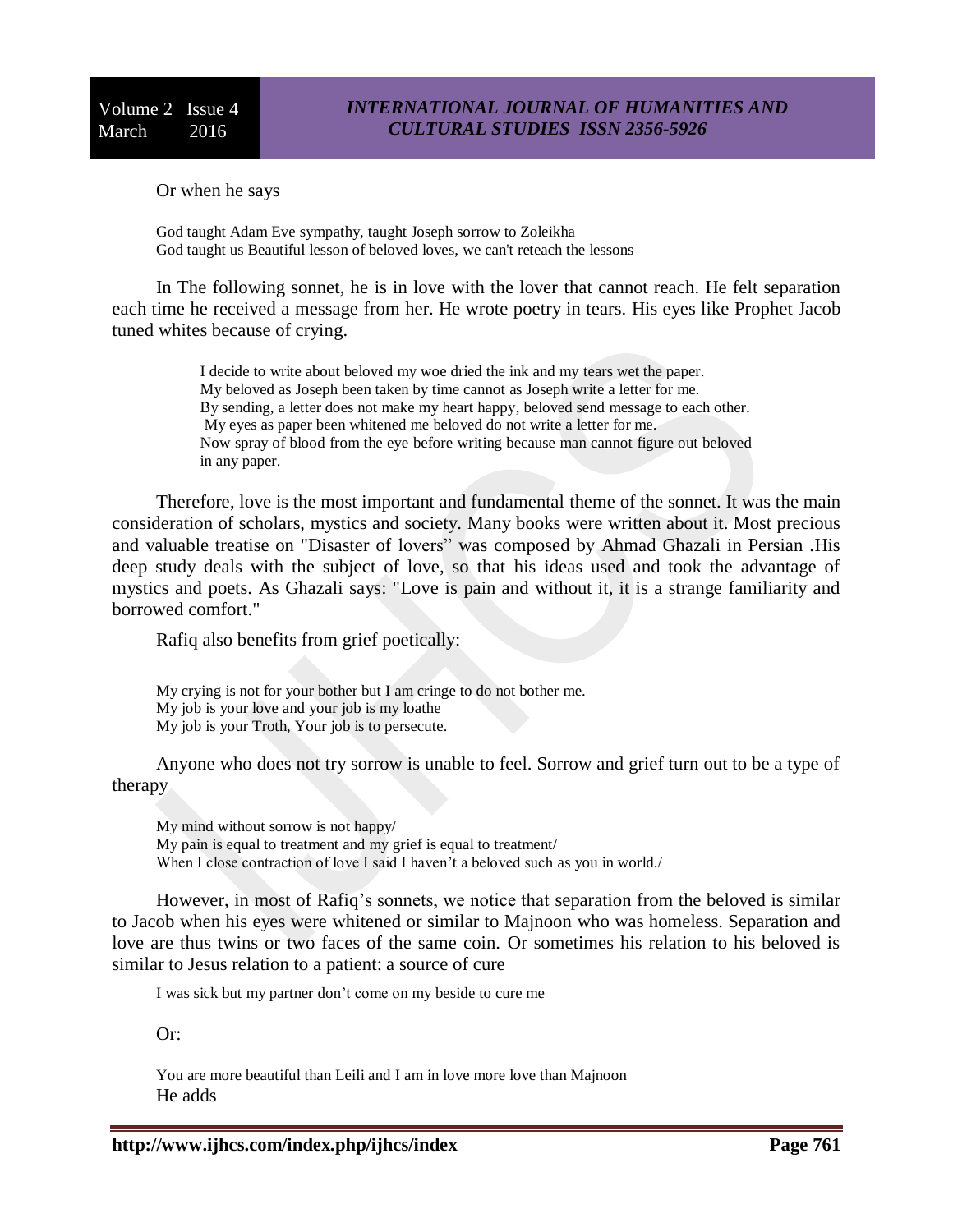I was a falcon a day and the entire world was under my wing Now in separation day is as a wingless bird

Separation from the beloved makes his lifetime short:

Because my life is not short of saying to me, without you every night is a year and every day pass as a month

The following eight-verse sonnets express glory and woes of love. He finally reached the limit of hope. He shows his sorrow and nostalgia by repeating words «I did wrong, wrong,"

Waited for partner injustice I am wrong was wrong, lay hearts on his promises I was wrong, wrong

I found my heart in his troth vain, in vain sacrifice my life for her I was wrong, wrong

I know got a head-to-head error, Error / I go mountain to mountain mountains I was wrong I was wrong.

I became her servant without payment I became her beggar I was wrong, wrong

In The following sonnet, Rafiq lost his patience and raised his woes and crying:

Only your imagination is on my mind and only your words is on my tongue / Because of his separation night and day my Oh and shout go to sky/

#### **Conclusion**

Nostalgia is a process that psychologists consider as synonymous with regret and it is a general emotion that is naturally and unconsciously created in individuals. When humans recall their memories they become interested in writing about those memories with woe and shot. This process was in the poetry of different societies and in Rafiq it has a special place. Prominent themes of nostalgia in his poems are: the separation of the lover, homesickness and past memories.